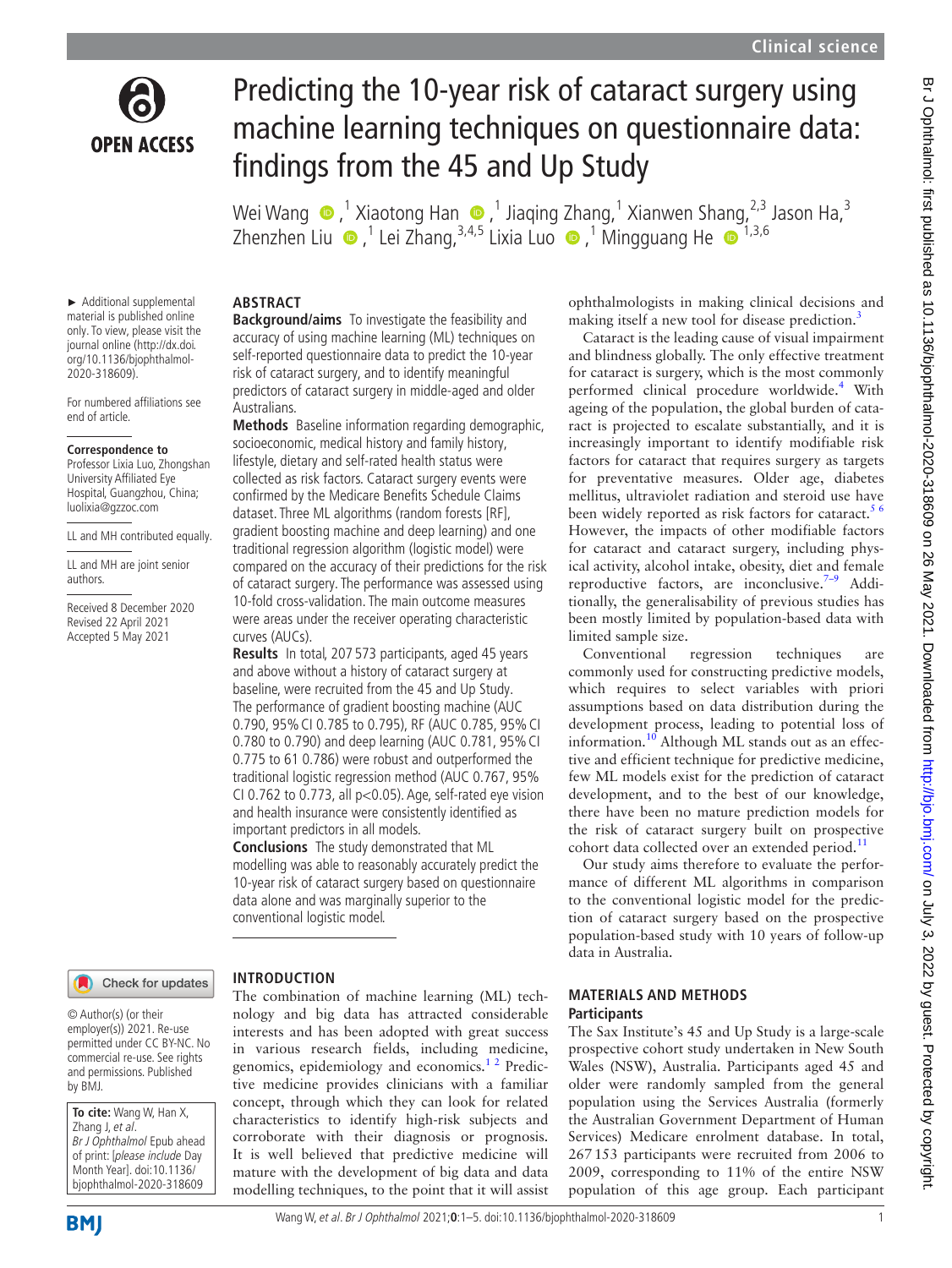# **Clinical science**

completed a mailed self-administered questionnaire at the baseline, capturing information on a broad range of demographic, socioeconomic, medical and lifestyle factors. These participants were also linked to a range of Australian health databases, including the Medicare Benefits Schedule (MBS) that tracks claims records for diagnostic tests and procedures and the Pharmaceutical Benefits Scheme (PBS) that provides information on medications dispensed to the participants in the community, facilitated by the Sax Institute using a unique identifier provided by Services Australia. The method used to link records in the MBS and PBS is deterministic matching. The MBS data were available from 24 January 2001 to 31 December 2016, and the PBS data were available from 1 June 2004 to 31 December 2016. Therefore, all procedures and medications received by the participants could be tracked from baseline to the end of 2016. The study methods have been extensively described in earlier studies.<sup>[12 13](#page-4-2)</sup>

Participants without history of cataract surgery at baseline based on their responses to the baseline questionnaire and the MBS database records were included in the study. To ensure that only those with visually impaired, age-related cataract were captured in this study, we excluded cataract surgery performed for other causes such as congenital cataract, secondary cataract, and traumatic cataract and other conditions via MBS codes for juvenile cataract extraction, corneal surgery, scleral surgery, glaucoma procedures, vitreoretinal procedures and traumatic surgeries during the follow-up period (for further information, please refer to the [online supplemental material 1](https://dx.doi.org/10.1136/bjophthalmol-2020-318609)).

Written informed consent was obtained from all participants for linkage of their information to routine health databases.

#### **Predicting variables**

In contrast with the previous epidemiological studies using biological data and ocular parameters that required ongoing clinical investigations and examinations, ML algorithms used in this study were derived completely from the information obtained from the baseline questionnaire completed by the participants. All variables of this study were self-reported, which could be easily obtained from the participants, without examinations. The variables were classified into five categories: demographic characteristics, chronic diseases/family history, lifestyle/dietary indicators, self-rated health status and social support/psychological distress. The definition and the classification of each variable are detailed in the [online supplemental material 1](https://dx.doi.org/10.1136/bjophthalmol-2020-318609).

### **Outcome definition**

The primary outcome was the first occurrence of cataract surgery for age-related cataract, which was defined as the corresponding MBS codes detailed in the supplemental material. Participants without MBS claims records of cataract surgery during the study period (up to 2016) were defined as persons who did not undergo cataract surgery.

### **Algorithms used for prediction**

One traditional regression model and three state-of-the-art ML models (all available online) were constructed to predict the risk of cataract surgery, and their relative performance was compared. The frameworks of the models' construction are illustrated in [figure](#page-1-0) 1. In brief, the dataset was split into the training (60%) and the validation (40%) cohorts, with all models tuned using a 10-fold cross-validation. As a benchmark, a logistic regression model was employed to characterise the association between the predictor variables and the subsequent incidence of cataract



<span id="page-1-0"></span>**Figure 1** A general framework of the machine learning algorithm.

surgery. Three ML models, including the gradient boosting machine (GBM), random forest (RF) and multilayer feedforward deep learning (DL) models, were used for predicting cataract surgery. Apart from the basic framework, the sensitivity analyses were performed by using the participants in cities as training set for models building, and the participants in regional/rural as validation set, considering the huge difference in lifestyle, socioeconomic status, diet, etc, between the populations [\(online](https://dx.doi.org/10.1136/bjophthalmol-2020-318609) [supplemental figure 1](https://dx.doi.org/10.1136/bjophthalmol-2020-318609)).

# **Statistical analysis**

The ML modelling was performed using R V.3.4.1 (R Programming) with toolbox h2o V.3.16.0.2, while other statistical analyses were performed using SAS V.9.4 (SAS Institute). Descriptive statistics, including frequencies and proportions, were used to characterise the study population.  $\chi^2$  tests were performed for categorical variables to compare baseline characteristics of participants with and without claim records of cataract surgery. Poisson regression models with robust variance were used to evaluate associations of potential predictors with the risk of cataract surgery. Potential predictor variables were identified for each respective model and automatically ranked by information gain. The area under the receiver operating characteristic curve (AUC) was used to compare the performance of different models. A p value <0.05 was considered to be of statistical significance.

# **RESULTS**

#### **Participant selection and baseline characteristics**

Among 267153 participants recruited at baseline (2006–2009), 59580 were excluded due to cataract surgery performed for reasons other than age-related cataract, leaving 207573 participants eligible for the final analysis [\(online supplemental figure 2\)](https://dx.doi.org/10.1136/bjophthalmol-2020-318609). During the median 9-year follow-up period (range of 7.0–11.5 years), 23573 (11.4%) eligible participants had linked MBS claims for cataract surgery, and the remaining 184000 (88.6%) participants had not claimed for cataract surgery. The eligible participants' baseline characteristics were summarised in [online](https://dx.doi.org/10.1136/bjophthalmol-2020-318609) [supplemental table 1.](https://dx.doi.org/10.1136/bjophthalmol-2020-318609) There were 107427 participants in cities and 100146 in regional or rural regions, with significant difference in most variables at baseline ([online supplemental table 2](https://dx.doi.org/10.1136/bjophthalmol-2020-318609)).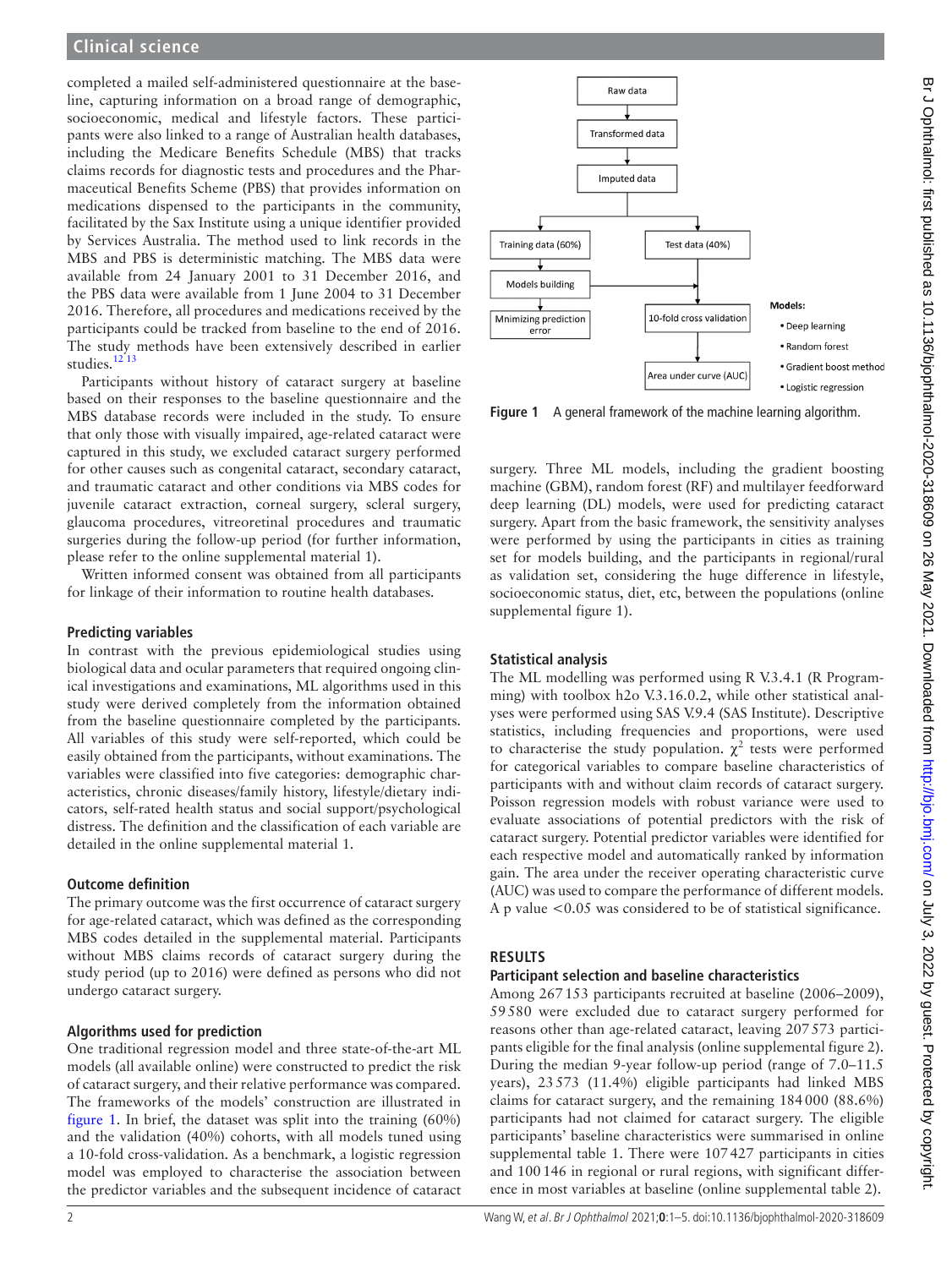

<span id="page-2-0"></span>**Figure 2** Cumulative incidences of cataract surgery stratified by age and gender during follow-up.

# **Cumulative incident cataract surgery by gender and age groups**

Overall, the cumulative incidence of cataract surgery was 11.4% during the follow-up period ([figure](#page-2-0) 2). Cataract surgery incidence increased steadily with age, with 5.31% of the participants aged 45–64 (younger age group) and 23.84% of participants aged ≥65 at baseline (older age group) requiring cataract surgery during the subsequent follow-up. This higher cumulative incidence of cataract surgery with age was observed irrespective of gender; however, female participants had a higher cumulative incidence in both age groups during follow-up.

# **Prediction of cataract surgery risk with ML techniques**

All predictive models demonstrated reasonably high predictive accuracy for cataract surgery ([figure](#page-2-1) 3). In particular, the GBM achieved an AUC of 0.790 (95% CI 0.785 to 0.795), the highest among the four models, followed by RF (AUC 0.785, 95%CI 0.780 to 0.790), deep learning (AUC 0.781, 95%CI 0.775 to 0.786) and logistic regression (AUC 0.767, 95%CI 0.762



<span id="page-2-1"></span>**Figure 3** Receiver operating characteristic curves for each cataract surgery prediction model. GBM, gradient boosting machine.

to 0.773). The superior performance of the three ML models compared with the conventional logistic regression was statistically significant (all  $p < 0.05$ ).

The relative importance of the predictive variables in the logistic regression and ML models is summarised in [online supplemental](https://dx.doi.org/10.1136/bjophthalmol-2020-318609) [figure 3](https://dx.doi.org/10.1136/bjophthalmol-2020-318609). As expected, all models consistently demonstrated age as the most important predictor for cataract surgery, contributing 30% (deep learning) to 95% (logistic regression) of the variance of their respective models alone. Health insurance was ranked as the second most important predictor in three models (deep learning, RF and logistic regression), explaining over 10% of the prediction variance in each model.

# **Sensitivity analysis (external validation)**

When the prediction models were constructed based on participants in city, the external validation of prediction models achieved similar results with the primary analysis, with AUC of 0.768 for logistic model, 0.786 for RF model, 0.790 for GBM model and 0.782 for DL model. Both GBM and RF models had significantly better performance than logistic model (all  $p < 0.05$ ).

# **DISCUSSION**

To date, systematic identification and ranking of predictors of cataract surgery have been unavailable for the middle-aged and elderly population in developed countries. Our study presents the first attempt to use data from a prospective population-based cohort to evaluate the performance of different ML models on risk prediction for cataract surgery and identify key predictive variables without reliance on ocular biometric data. Our results show that the 10-year risk cataract surgery could be adequately predicted through self-reported variables only. All models demonstrated reasonable performance, with AUCs ranging from 0.767 to 0.790. The GBM and RF approaches outperformed the conventional logistic regression model and were well suited for accurate risk prediction of cataract surgery.

Accurate prediction of cataract surgery remains a major challenge in ophthalmic public health. Given the paucity of population-wide ocular biometric data, this study demonstrates that employing ML models on self-reported questionnaire responses alone is sufficient to undertake this cataract surgery prediction. This mirrors the success of these predictive ML models in other areas of oncological, cardiovascular, and ophthalmic disease research, including studies that have accurately predicted risks of high myopia, and improvement in prediction of visual acuity post-anti-vascular endothelial growth factor (VEGF) treatment.

Our study proved that ML methods, which took into account all available questionnaire-based risk factors for automatic evaluation and modelling, were more suitable for both individual risk prediction and population surveillance. The ML algorithms differ from conventional prediction techniques with its independence of prior assumptions, which avoids the possibility to overlook the unexpected but significant variables, or to identify essential risks in patients with several marginal risk factors (or no risk factors at all)[.1 14](#page-3-0) Another nature of ML algorithm lies in the minimum input in the developing model stage, which can seamlessly update and optimise with new data, thus leading to higher performance of the model over time. The risk of cataract surgery was also predicted by DL, which is the most advanced ML technique. DL plays an indispensable role in certain fields, such as image recognition, self-driving cars, Google DeepMind AlphaGo/AlphaZero and machine vision software in cameras.<sup>15–17</sup>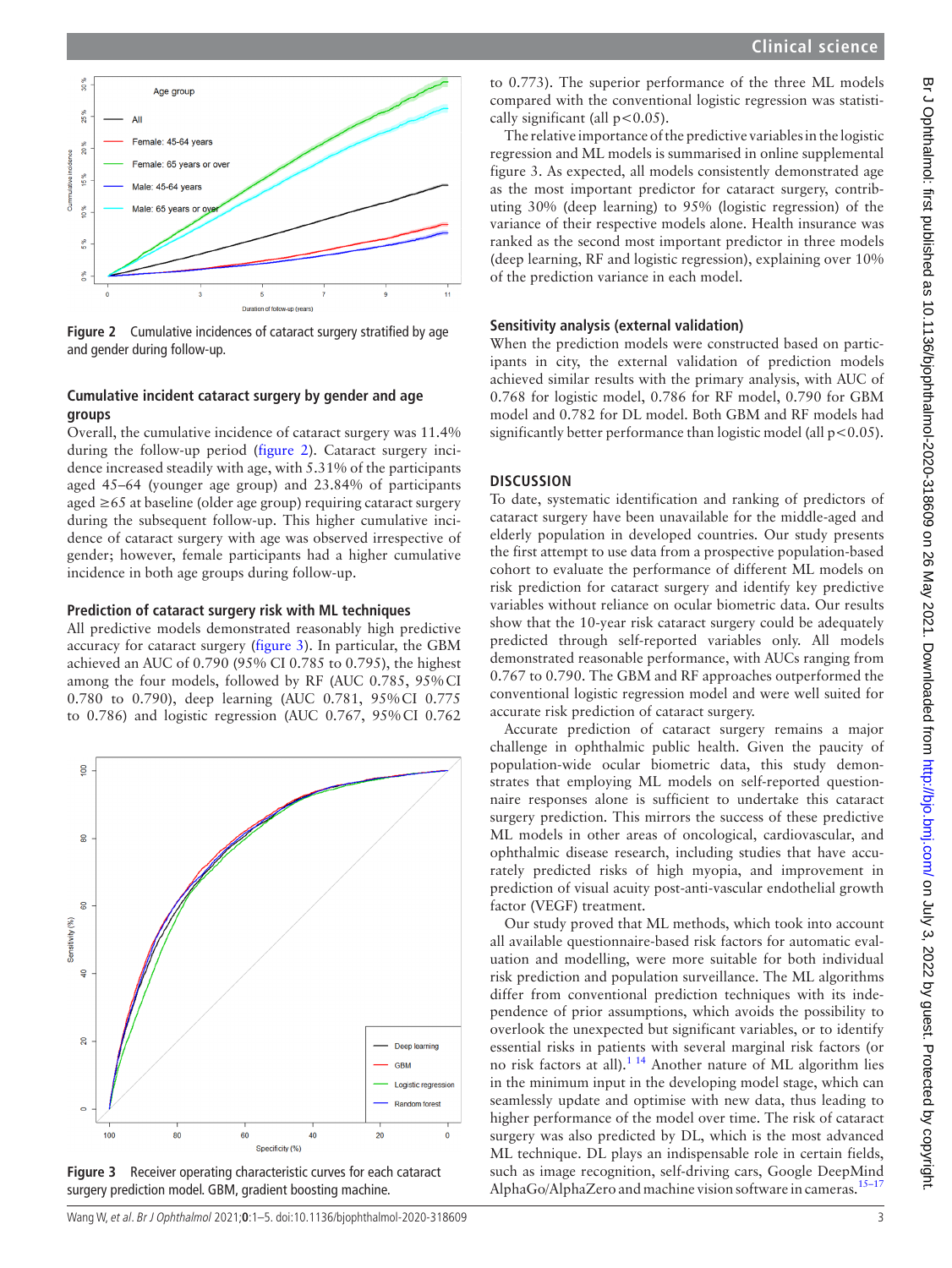However, the DL model did not exert higher performance than GBM model in predicting cataract surgery in this study.

There are both clinical and methodological implications from the study findings. From a clinical perspective, our study has shown remarkable robustness of ML models to accurately predict of cataract risk from a wide range of metrics from selfreported questionnaire data. Of note, most of metrics are demographic, socioeconomic and lifestyle factors that are amenable for targeted preventative measures. This may facilitate clinical identification of high-risk cataract surgical candidates, estimation of future disease burden, as well as the application of preventative health measures by governments and health organisations to guide targeted public health policies, and manage medical resource allocation.<sup>[18](#page-4-4)</sup>

From a methodological standpoint, this study has proven the feasibility and superiority of ML models that take a comprehensive list of predictive risk factors for automatic evaluation and modelling in predicting cataract surgery risk. The accumulation of electronic medical data in hospitals and the increasing availability of data collection methods (eg, wearable devices, online questionnaires) may pave the way for further future studies on risk prediction using ML methods on a larger dataset with more variables, a larger sample size, a longer follow-up period and more diverse populations.

This study's strengths lie in its population-based prospective cohort design, large sample size, the availability of a comprehensive set of variables and its long-term follow-up. However, several limitations of this study should be noted as well. First, the definition of incident cataract surgery based on MBS in our study may be biased because the diagnosis of cataract is dependent on healthcare-seeking behaviour, coexisting diseases and accessibility. Those who have a great concern about their health would tend to report the positive answer to the questionnaire and also gets the cataract surgery at the early stage of cataract formation. Second, the expected applications of ML models were not evaluated in this study. For example, RNN or survCNN models were not used. Whether an objective ML algorithm without a prior hypothesis outruns the subjective but flexible human mind is a potential topic for future study.

# **CONCLUSIONS**

Using extended 10-year follow-up data from the large-scale population-based 45 and Up Study, we have applied ML methods and established high accuracy risk prediction models for cataract surgery, based on non-clinical self-reported questionnaires. Future applications of ML-based prediction models using large datasets can facilitate powerful disease prediction tools and inform public health change at both individual and governmental levels.

#### **Author affiliations**

<sup>1</sup>State Key Laboratory of Ophthalmology, Zhongshan Ophthalmic Center, Sun Yat-sen University, Guangzhou, China <sup>2</sup>

<sup>2</sup>Guangdong Eye Institute, Department of Ophthalmology, Guangdong Provincial People's Hospital, Guangdong Academy of Medical Sciences, Guangzhou, China <sup>3</sup> Centre for Eye Research Australia, Royal Victorian Eye and Ear Hospital, Melbourne, Victoria, Australia

<sup>4</sup>Department of Epidemiology and Biostatistics, School of Public Health, Xi'an Jiaotong University Health Science Center, Xi'an, China

<sup>5</sup>School of Public Health and Preventive Medicine, Monash University, Melbourne, Victoria, Australia

<sup>6</sup>Ophthalmology, Department of Surgery, University of Melbourne, Melbourne, Victoria, Australia

**Acknowledgements** This research was completed using the data collected from the 45 and Up Study [\(www.saxinstitute.org.au\)](www.saxinstitute.org.au). The 45 and Up Study is managed by

the Sax Institute, in collaboration with its major partner Cancer Council New South Wales (NSW) and the following partners: the National Heart Foundation of Australia (NSW Division); NSW Ministry of Health; NSW Government Family & Community Services–Ageing, Careers and the Disability Council NSW; and the Australian Red Cross Blood Service. We acknowledge that Services Australia supplied the Medicare Benefits Schedule (MBS) and Pharmaceutical Benefits Scheme (PBS) data to the Sax Institute. The authors thank the many thousands of people who participated in the 45 and Up Study.

**Contributors** Writing—Original draft: WW, XH, JZ. Writing—Review and editing: WW, XH, JZ, XS, JH, ZL, LZ, LL, MH. Conceptualisation: LZ, LL, MH. Project administration: LZ, LL, MH. Investigation: WW, XS. Methodology: WW, XS, LZ. Visualisation: LZ, LL, MH. All the authors have been involved in the study conception, data analysis, interpretation of the findings and conclusions.

**Funding** Professor MH receives support from the University of Melbourne under the Research Accelerator Program and the Centre for Eye Research Australia (CERA) Foundation. CERA receives operational infrastructure support from the Victorian State Government. Professor MH is supported by NHMRC Investigator Grant (GNT1175405) and by the Fundamental Research Funds of the State Key Laboratory in Ophthalmology, National Natural Science Foundation of China (81420108008). Professor LL is supported by the Construction Project of High-Level Hospitals in Guangdong Province (303020102). The sponsor or funding organisation had no role in designing or conducting this research.

**Competing interests** None declared.

**Patient consent for publication** Not required.

**Ethics approval** The conduct of the 45 and Up Study was approved by the University of New South Wales Human Research Ethics Committee (HREC). The study protocol was approved by the Royal Victorian Eye and Ear Hospital Human Research Ethics Committee (17/1330HS/20).

**Provenance and peer review** Not commissioned; externally peer reviewed.

**Data availability statement** Data may be obtained from a third party and are not publicly available.

**Supplemental material** This content has been supplied by the author(s). It has not been vetted by BMJ Publishing Group Limited (BMJ) and may not have been peer-reviewed. Any opinions or recommendations discussed are solely those of the author(s) and are not endorsed by BMJ. BMJ disclaims all liability and responsibility arising from any reliance placed on the content. Where the content includes any translated material, BMJ does not warrant the accuracy and reliability of the translations (including but not limited to local regulations, clinical guidelines, terminology, drug names and drug dosages), and is not responsible for any error and/or omissions arising from translation and adaptation or otherwise.

**Open access** This is an open access article distributed in accordance with the Creative Commons Attribution Non Commercial (CC BY-NC 4.0) license, which permits others to distribute, remix, adapt, build upon this work non-commercially, and license their derivative works on different terms, provided the original work is properly cited, appropriate credit is given, any changes made indicated, and the use is non-commercial. See: [http://creativecommons.org/licenses/by-nc/4.0/.](http://creativecommons.org/licenses/by-nc/4.0/)

#### **ORCID iDs**

Wei Wang<http://orcid.org/0000-0002-5273-3332> Xiaotong Han <http://orcid.org/0000-0001-6836-3447> Zhenzhen Liu<http://orcid.org/0000-0002-4853-2474> Lixia Luo<http://orcid.org/0000-0002-4612-2906> Mingguang He <http://orcid.org/0000-0002-6912-2810>

# **REFERENCES**

- <span id="page-3-0"></span>1 Deo RC. Machine learning in medicine. [Circulation](http://dx.doi.org/10.1161/CIRCULATIONAHA.115.001593) 2015;132:1920-30.
- 2 Ginsberg J, Mohebbi MH, Patel RS, et al. Detecting influenza epidemics using search engine query data. [Nature](http://dx.doi.org/10.1038/nature07634) 2009;457:1012-4.
- <span id="page-3-1"></span>3 Yan W, He M. Predictive medicine in ophthalmology. [Ophthalmology](http://dx.doi.org/10.1016/j.ophtha.2016.12.018) 2017;124:420–1.
- <span id="page-3-2"></span>4 Lam D, Rao SK, Ratra V, et al. Cataract. [Nat Rev Dis Primers](http://dx.doi.org/10.1038/nrdp.2015.14) 2015;1:15014.
- <span id="page-3-3"></span>5 West SK, Duncan DD, Muñoz B, et al. Sunlight exposure and risk of lens opacities in a
- population-based study: the Salisbury eye evaluation project. [JAMA](http://dx.doi.org/10.1001/jama.280.8.714) 1998;280:714-8. 6 Floud S, Kuper H, Reeves GK, et al. Risk factors for cataracts treated surgically in postmenopausal women. [Ophthalmology](http://dx.doi.org/10.1016/j.ophtha.2016.04.037) 2016;123:1704–10.
- <span id="page-3-4"></span>7 Lindblad BE, Håkansson N, Philipson B, et al. Hormone replacement therapy in relation to risk of cataract extraction: a prospective study of women. [Ophthalmology](http://dx.doi.org/10.1016/j.ophtha.2009.07.046) 2010;117:424–30.